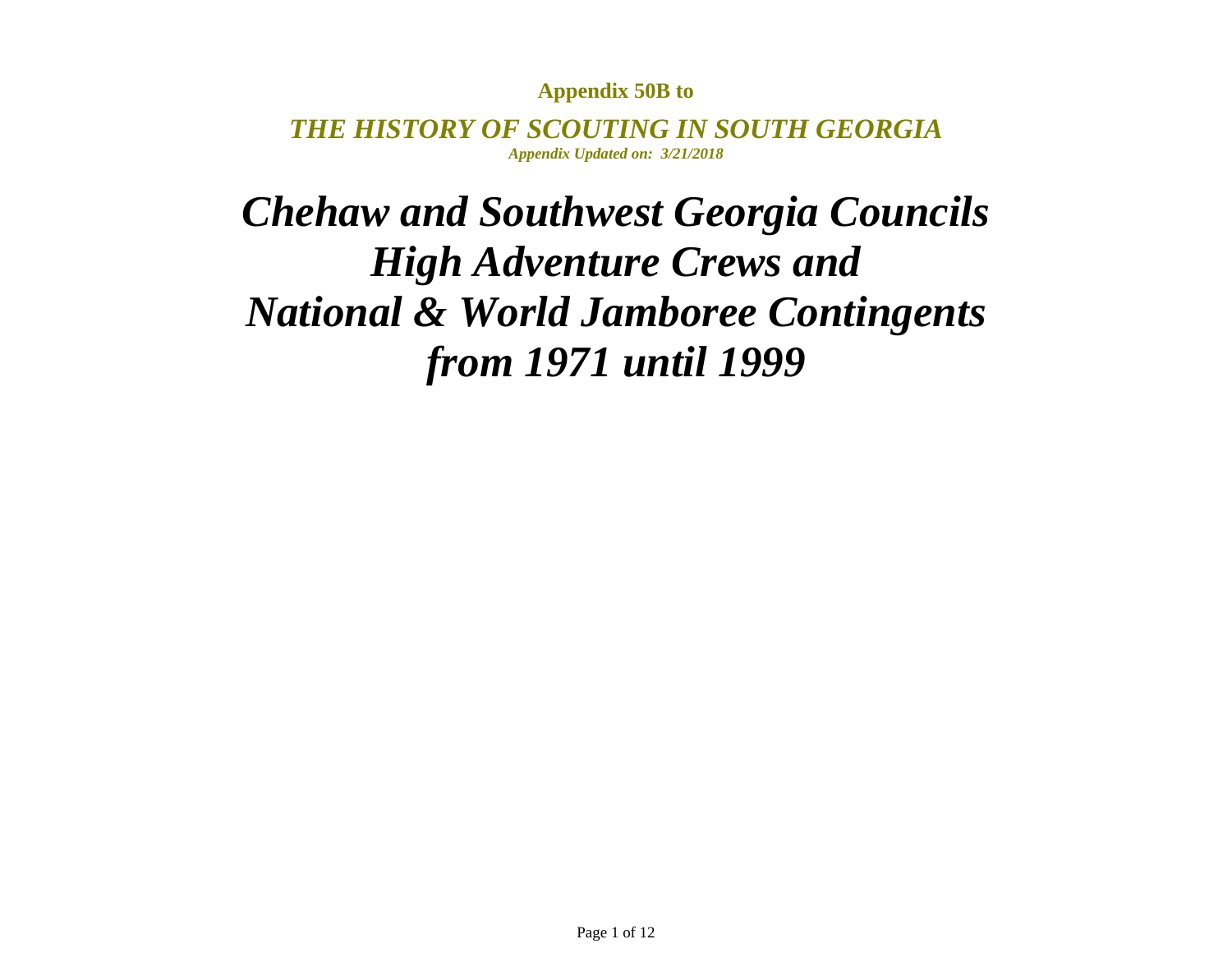

**1973 National Jamboree Contingent** 

One of two Chehaw Council contingents in 1973. This one contained mostly Americus Scouts. It took the Troop 27 bus, departed from the Troop 27 scout hut and the scoutmasters were from Troop 27. Scoutmasters Benji Dupree (left, back row); Jim Littlefield (right inside, back row); &, Alf Bell (right outside, back row).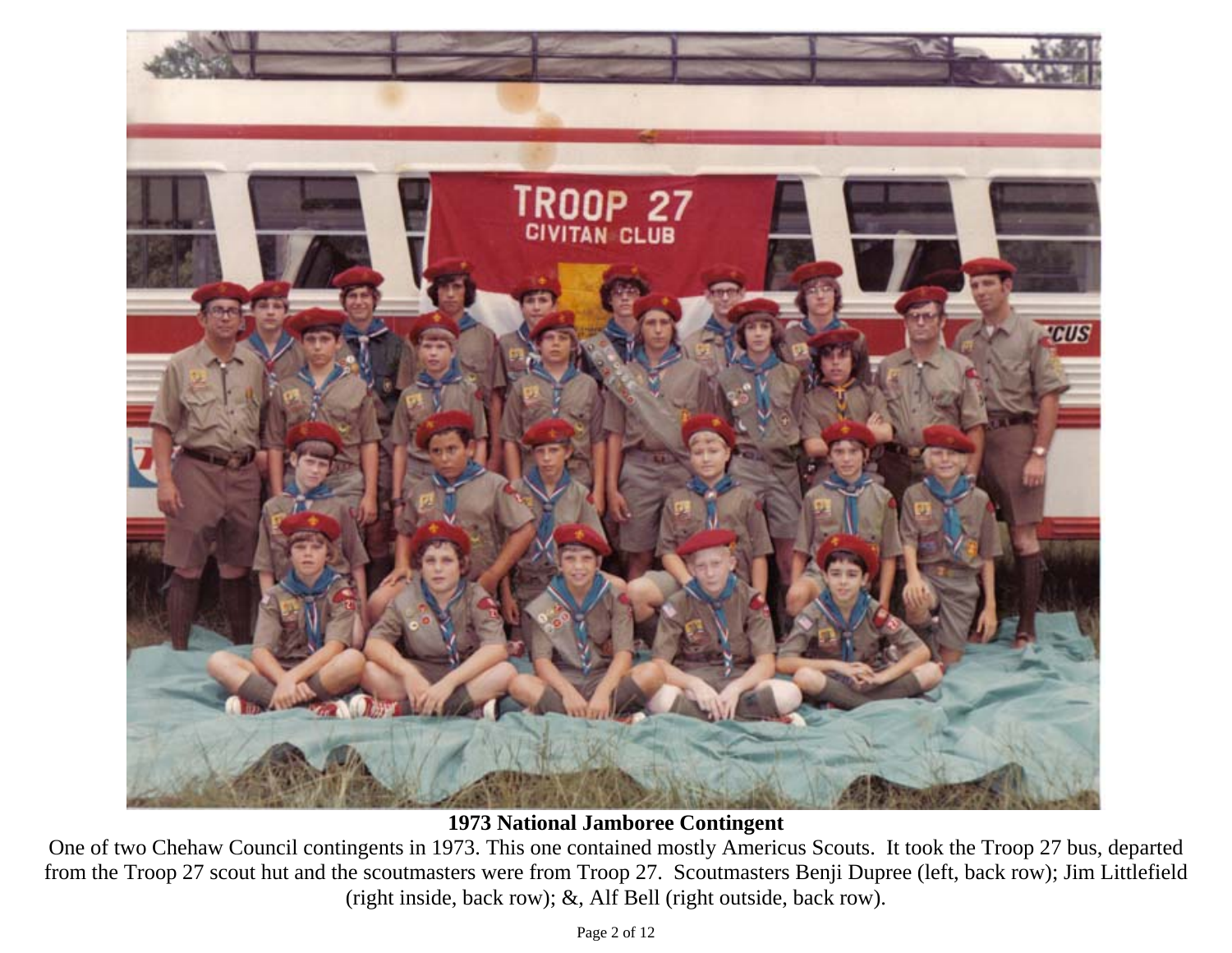

**1974 Chehaw Contingent to Canoe Base**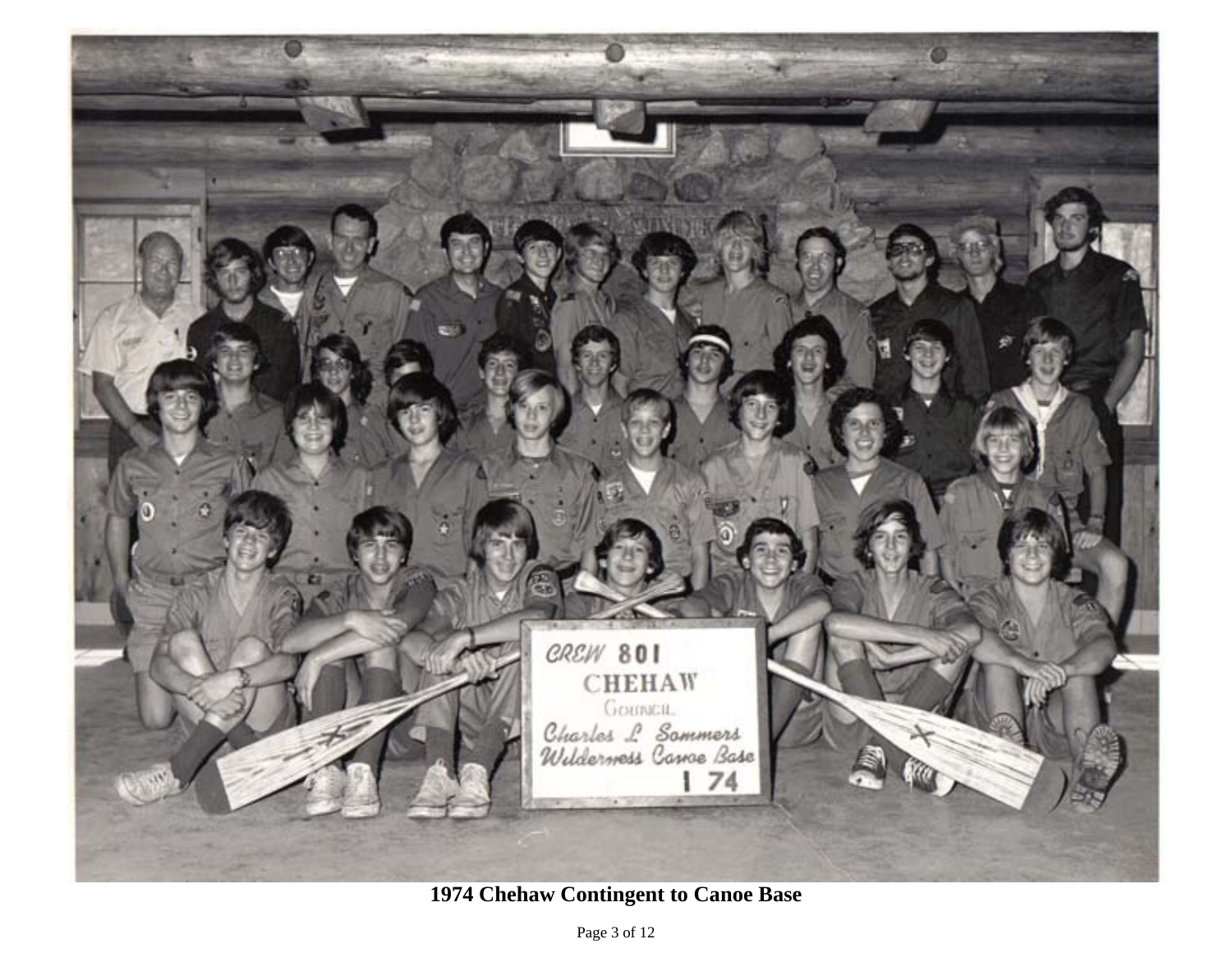Me Perles Brien Murray William Heney Haley toute  $n$ alley Glomas Lalley Jun Johnson Carl Sinder n Sellars Walterarol rt four on Buddy Sanderson William Carlos weitage Sams

Signatures from the back of the 1974 Chehaw Contingent to Canoe Base photo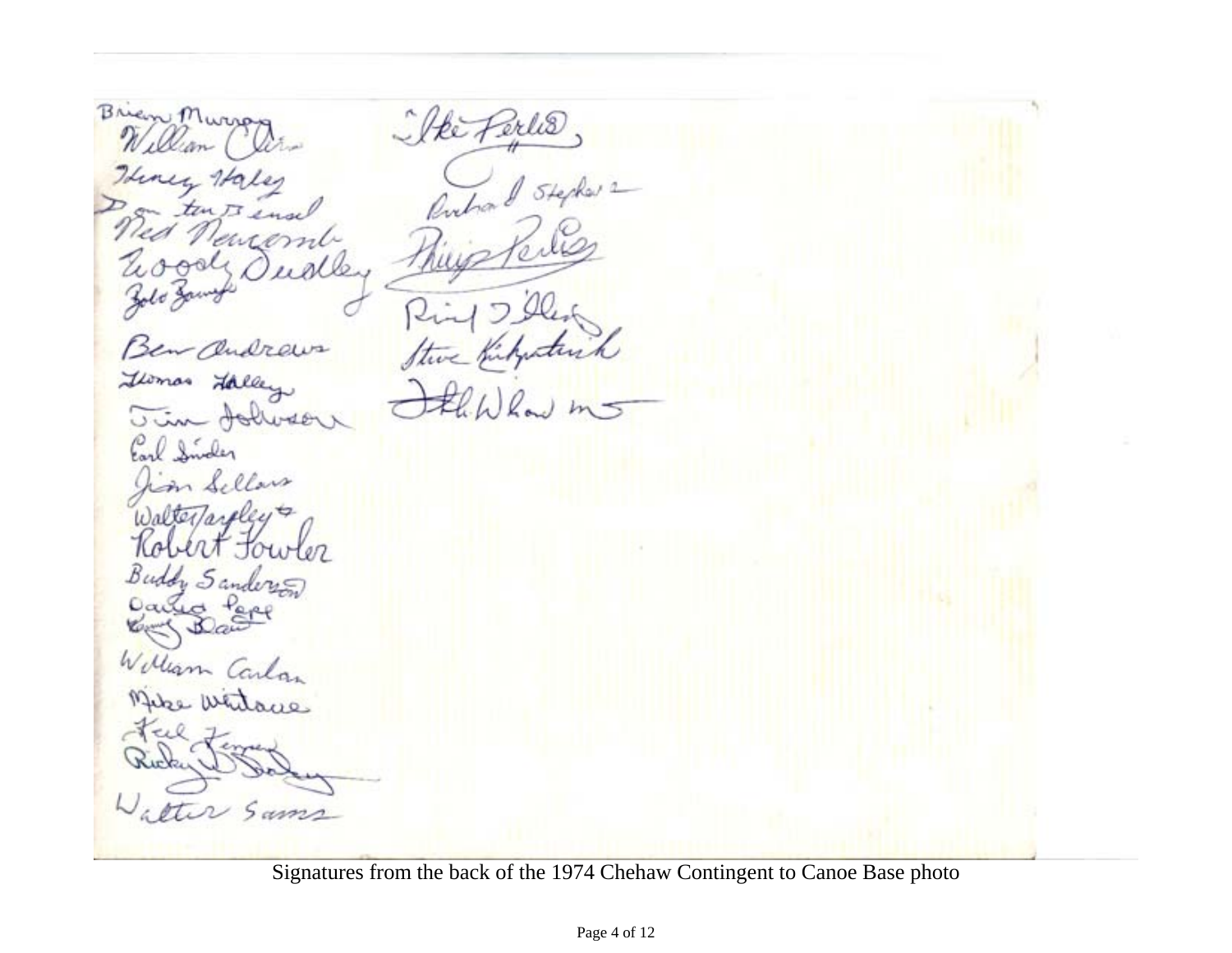

**1978 Chehaw Contingent to Philmont**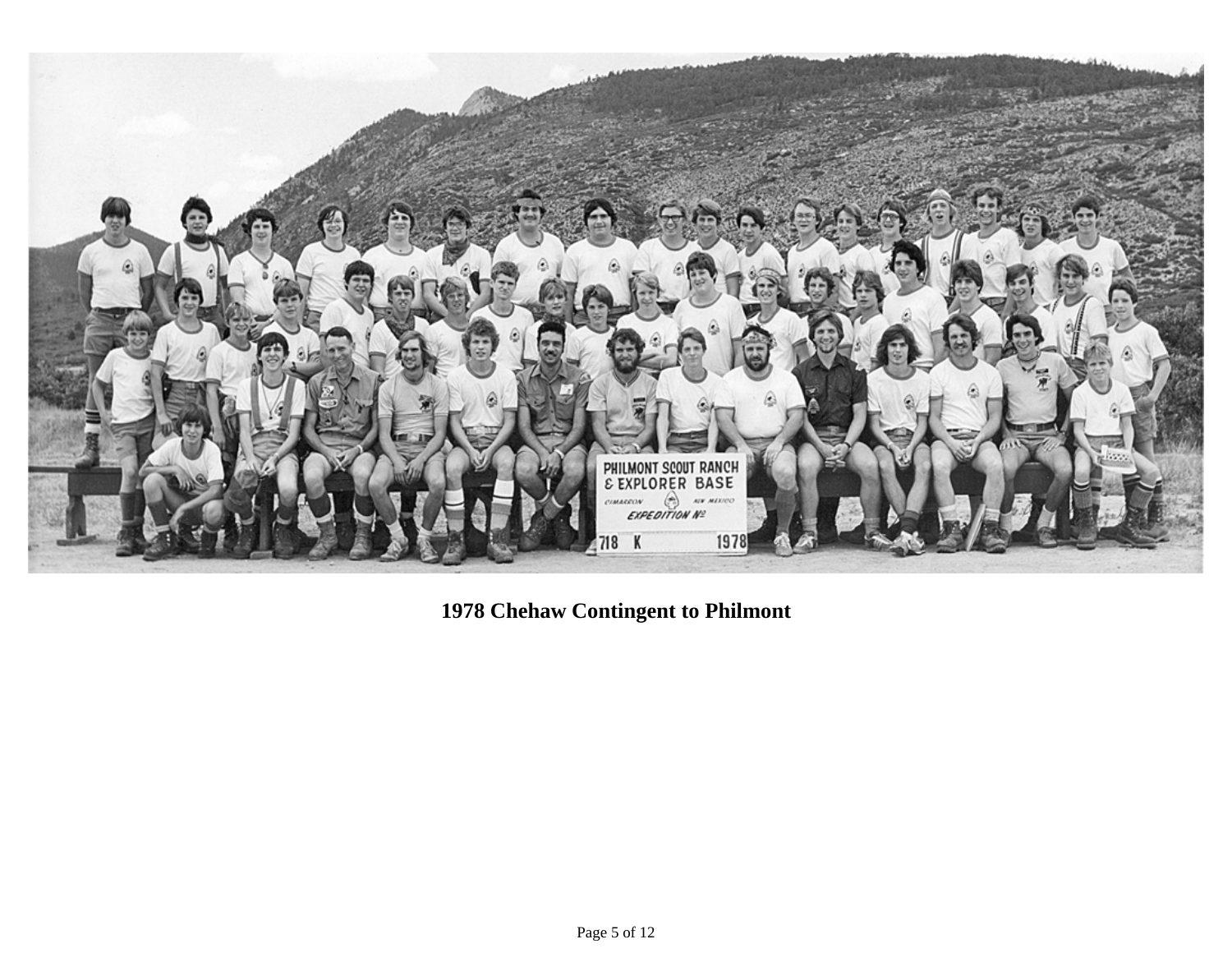

**1985 Southwest Georgia Council Jamboree Contingent**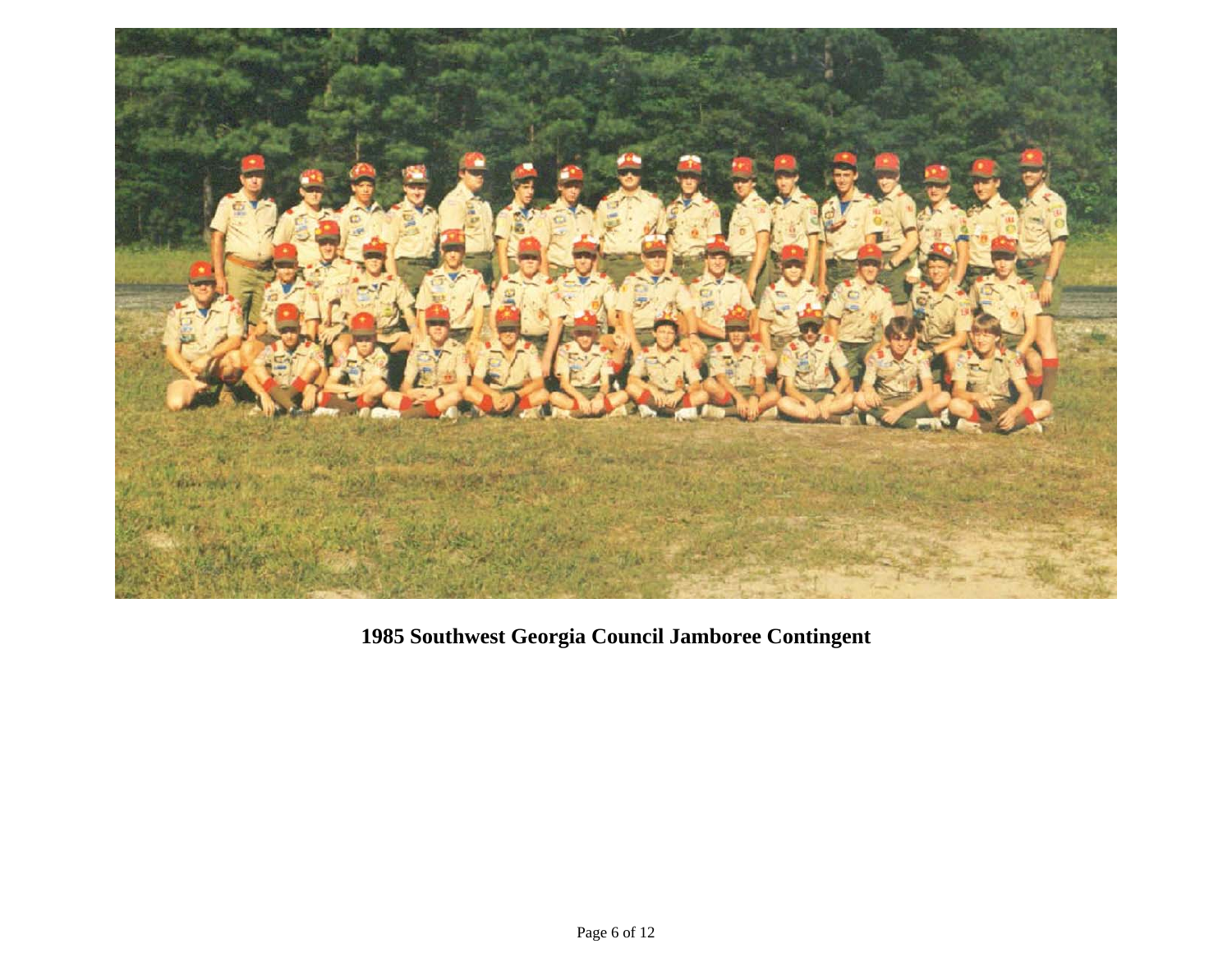

**1985 Southwest Georgia Council Jamboree Contingent (Enlargement)**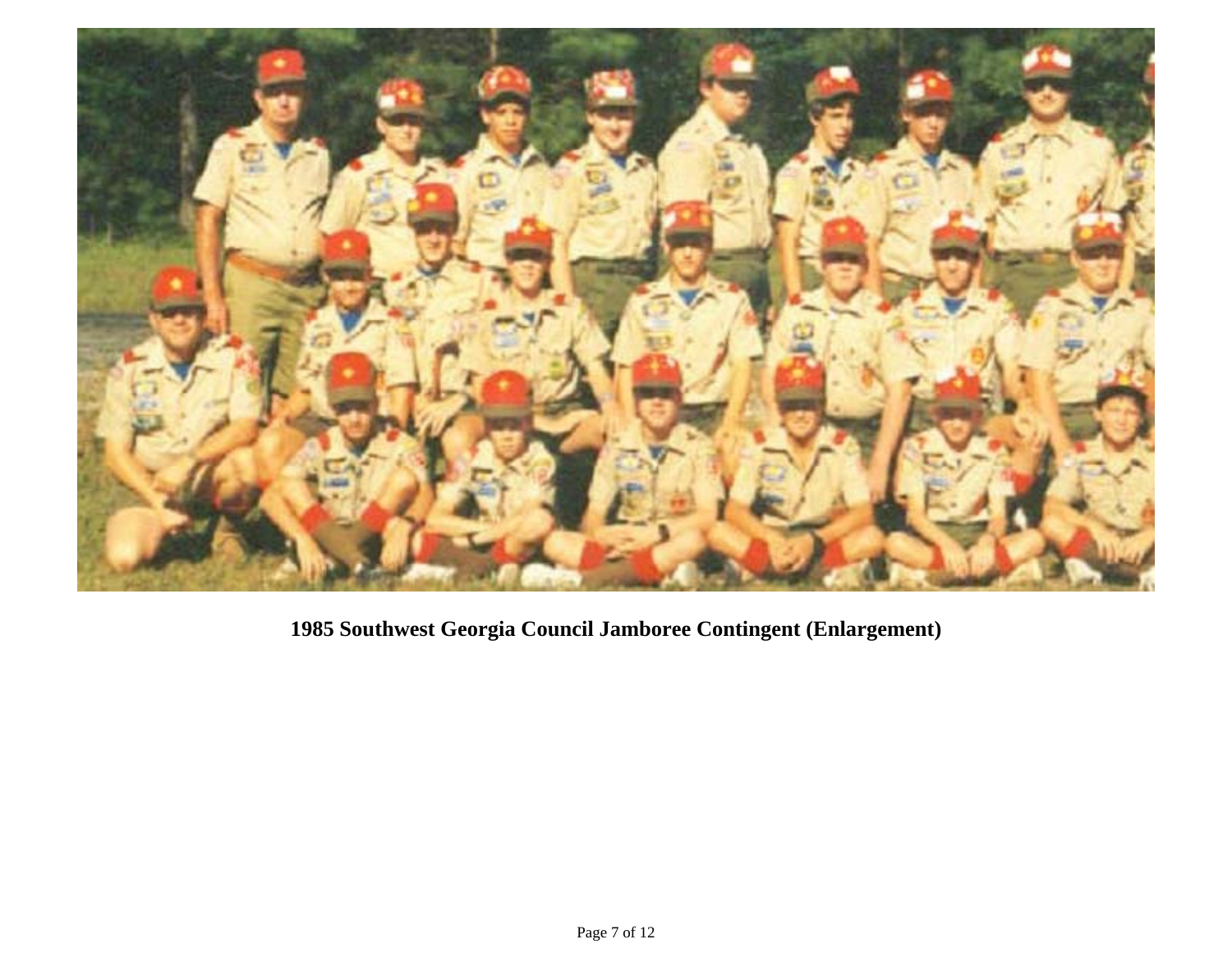

**1985 Southwest Georgia Council Jamboree Contingent (Enlargement)**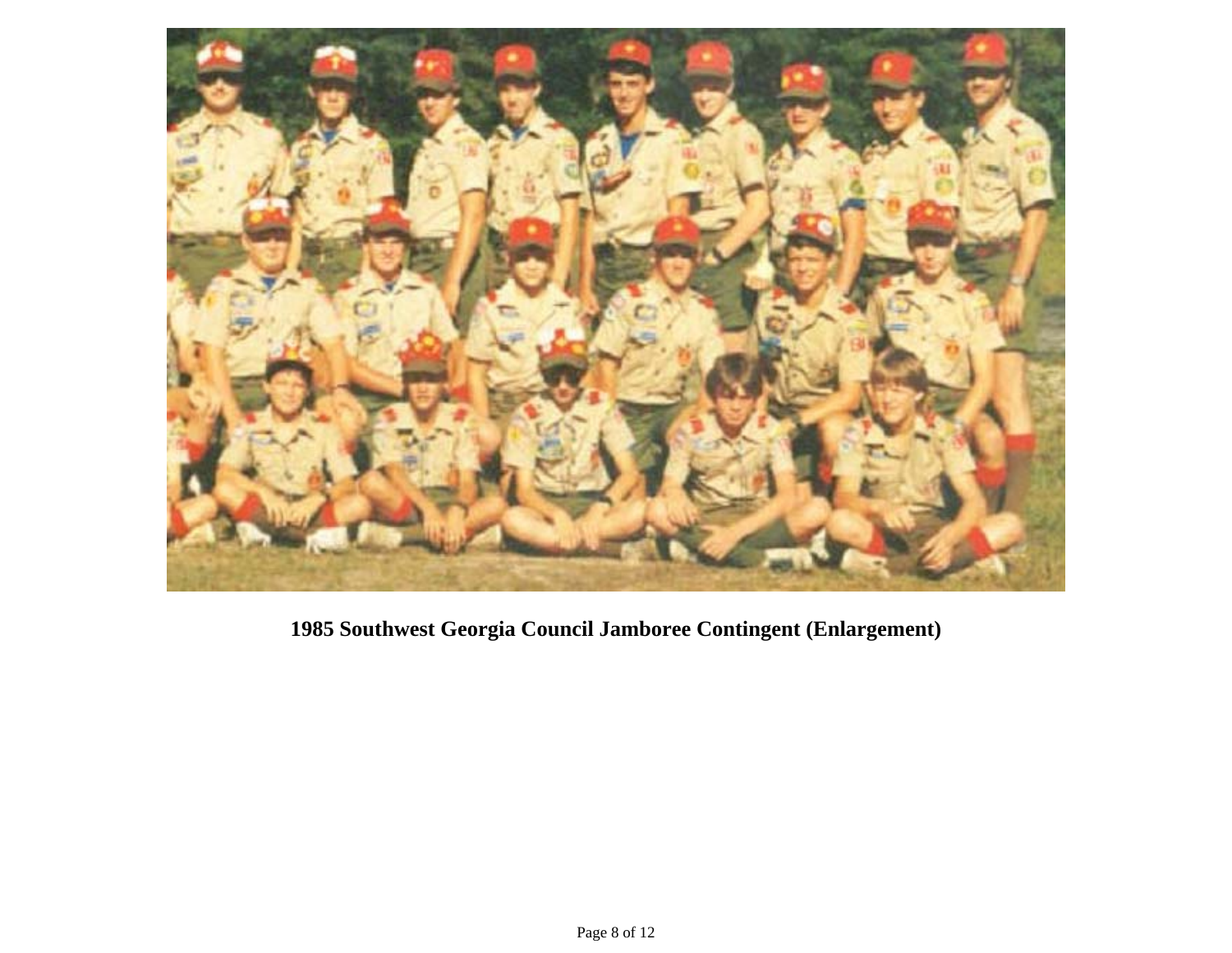

## **1990 Philmont Crew**

*Front row (left to right)* John Roberts, Bob Roberts, Dan Thomas, Sam Thompson, Terry Rettig, Mitch Masters *Back row* Michael Pinson, Brandon Oxford, Theron Thompson, Troy ?, Spence Jackson, Robert Hall, and Chip Cannon.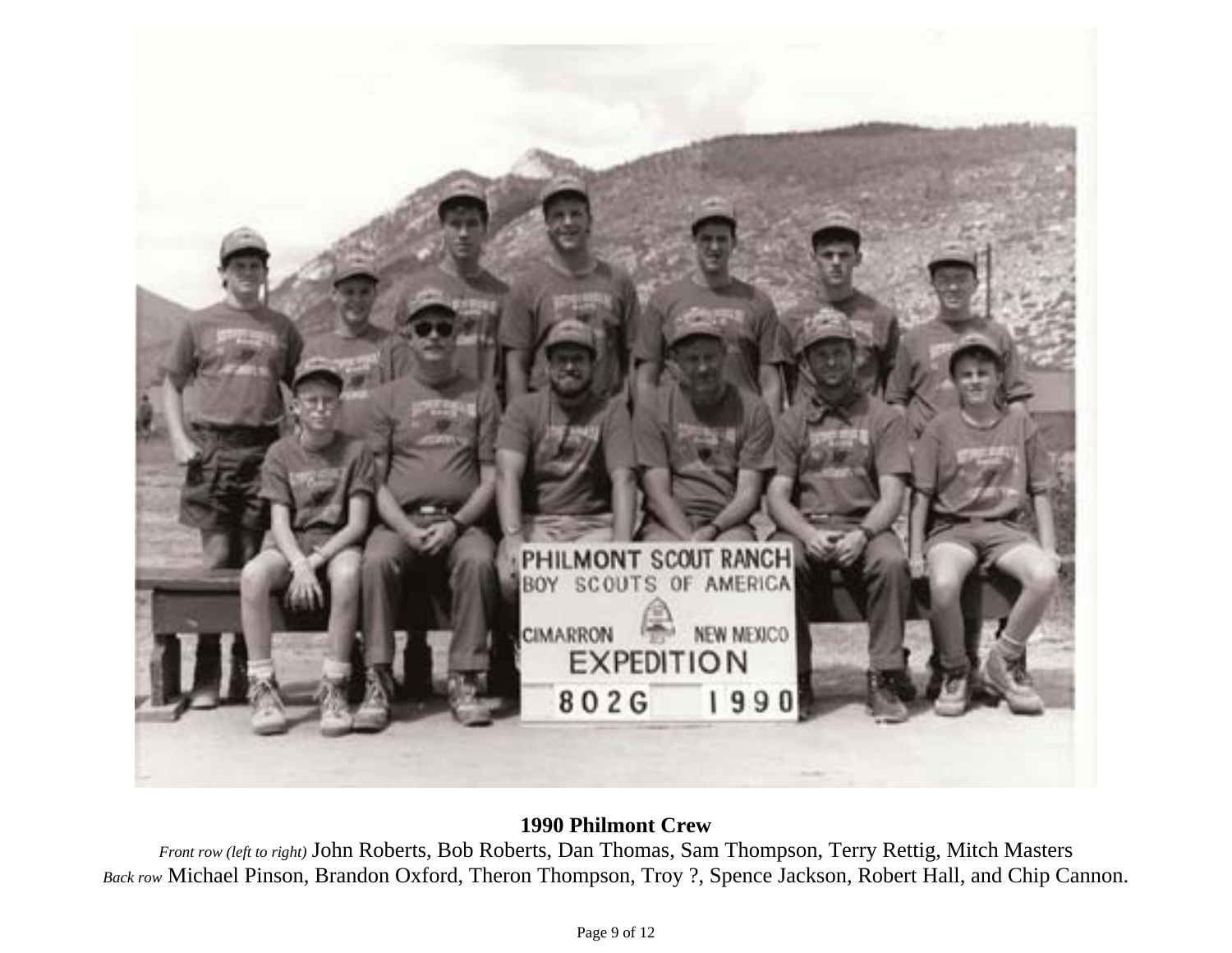

## **1992 Philmont Cavalcade Crew**

*Kneeling*: Jonathon Mitchell, Ben Marshall, ?, Rusty Hunt. *Standing*: Wrangler, Sam Thompson, Theron Thompson, Spence Jackson, Chip Cannon, Jonathan Moorman, Hank Henderson, Rusty Moorman, ?,Wrangler

Page 10 of 12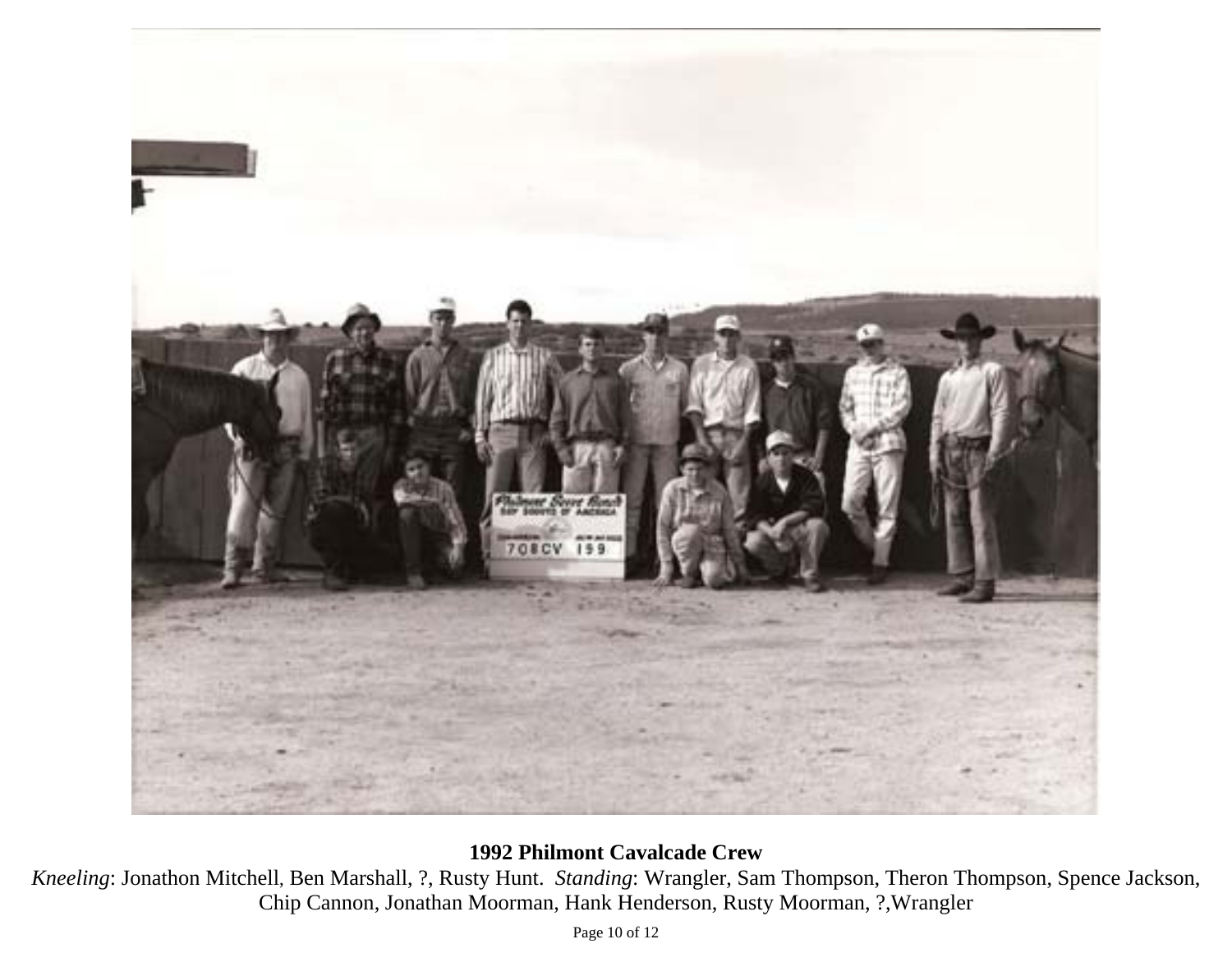

**1994 Philmont Crew**  *Front row: Ben Marshall, Ranger, ?, ?. Back row:* Sam Thompson, ?, ?, Christopher Fullerton, Greg Fullerton

Page 11 of 12